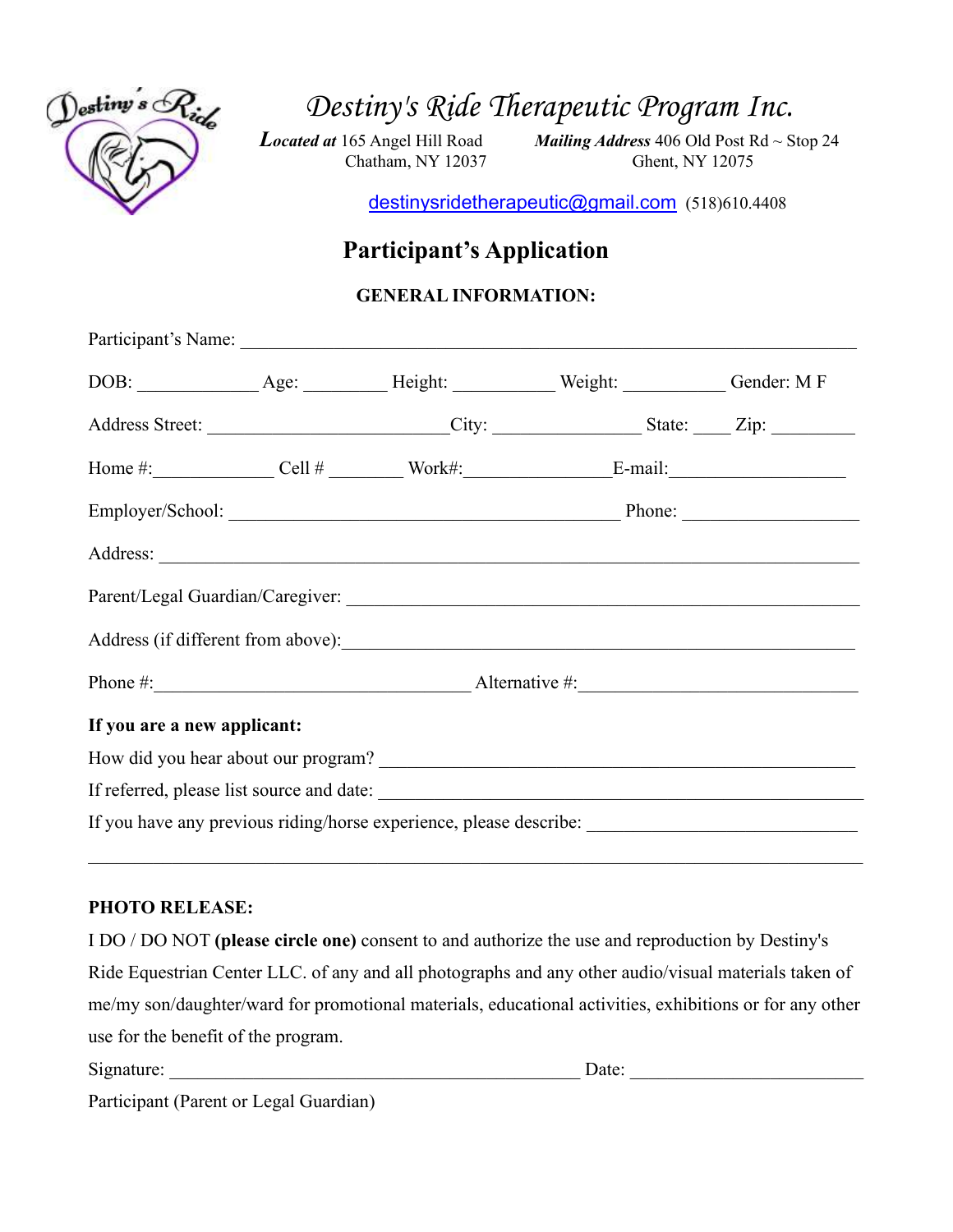# Possible Reasons for Client Discharge

Please be advised of the following reasons that may lead to discharge from the program.

- 1. Client has reached all of his/her goals!
- 2. Client displays a condition listed by PATH as a contraindication to therapeutic riding.
- 3. Client's potential to maintain head and neck control in sitting position presents a safety concern.
- 4. Inability to follow directions is interfering with progress toward treatment goals.
- 5. Uncontrolled and inappropriate behavior that constitutes a safety risk to client, volunteer or staff.
- 6. Client exceeds weight limit that can safely be managed by staff, volunteers and/or horses.
- 7. Any change in the client's medical, physical, cognitive, or emotional condition that makes therapeutic riding or hippotherapy inappropriate.
- 8. Three scheduled sessions are missed without proper canceling.
- 9. Nonpayment of billed funds after first (1st) lesson of each session.

Signature of Client or Legal Guardian: \_\_\_\_\_\_\_\_\_\_\_\_\_\_\_\_\_\_\_\_\_\_\_\_\_\_\_\_\_\_\_\_\_\_\_ Date: \_\_\_\_\_\_\_\_\_\_\_\_\_\_\_\_\_\_

## Confidentiality Agreement

I understand that all information (written and verbal) about participants and Albany Therapeutic Riding Center, Inc.'s program is confidential and will not be shared with anyone without the express written consent of the participant and his/her/their guardian in the case of a minor.

|   | Date                                                                                       |
|---|--------------------------------------------------------------------------------------------|
| ❖ | <b>Safety Standards</b>                                                                    |
| ❖ | Walk while on the property                                                                 |
| ❖ | Be gentle with animals and people                                                          |
| ❖ | No fighting or abusive/aggressive actions                                                  |
| ❖ | No throwing objects                                                                        |
| ❖ | No fires AND no smoking                                                                    |
| ❖ | No weapons (guns, knives, etc.), alcohol, or other illegal substances on the property      |
| ❖ | Children must be supervised by an adult at all times                                       |
| ❖ | No personal pets on the property                                                           |
| ❖ | Respect "Off Limits," "Authorized Personnel only," and paddock and private residence areas |
| ❖ | Do not enter stalls, paddocks, or pastures without first notifying a staff member.         |
|   | In signing this document, I,<br>, agree to abide by the Safety                             |
|   | Standards that are detailed above.                                                         |